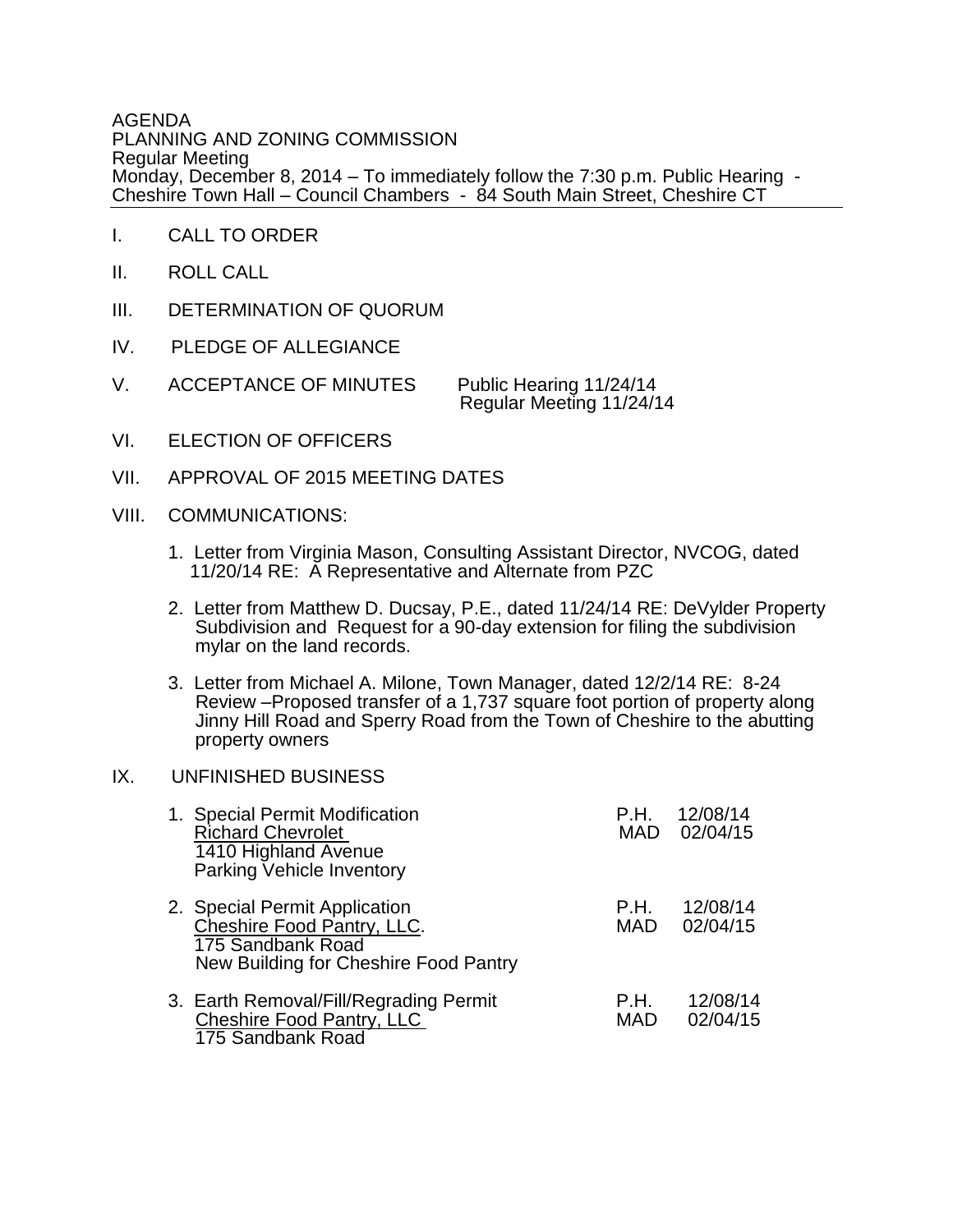AGENDA PLANNING AND ZONING COMMISSION Regular Meeting Monday, December 8, 2014 Page 2

> 4. Special Permit Application<br>
> P.H. 12/08/14<br>
> Pinnacle Land Development, LLC MAD 02/04/15 Pinnacle Land Development, LLC 6 Edith Place In-Law apartment

## X. NEW BUSINESS

- 1. Special Permit Application **220 Realty, LLC** 220 Realty Drive To Develop a Cemetery
	- 2. Application for Re-Approval of a Special Permit Ball & Socket Arts, Inc. 493 West Main Street Special Adaptive Reuse Development District and Special Adaptive Reuse Development for an Arts Center with mixed uses to include restaurant and retail space
	- 3. Other Planning and Zoning Commission Business
		- 1. Monthly Report from Zoning Enforcement Officer
		- 2. Other

XI. ADJOURNMENT